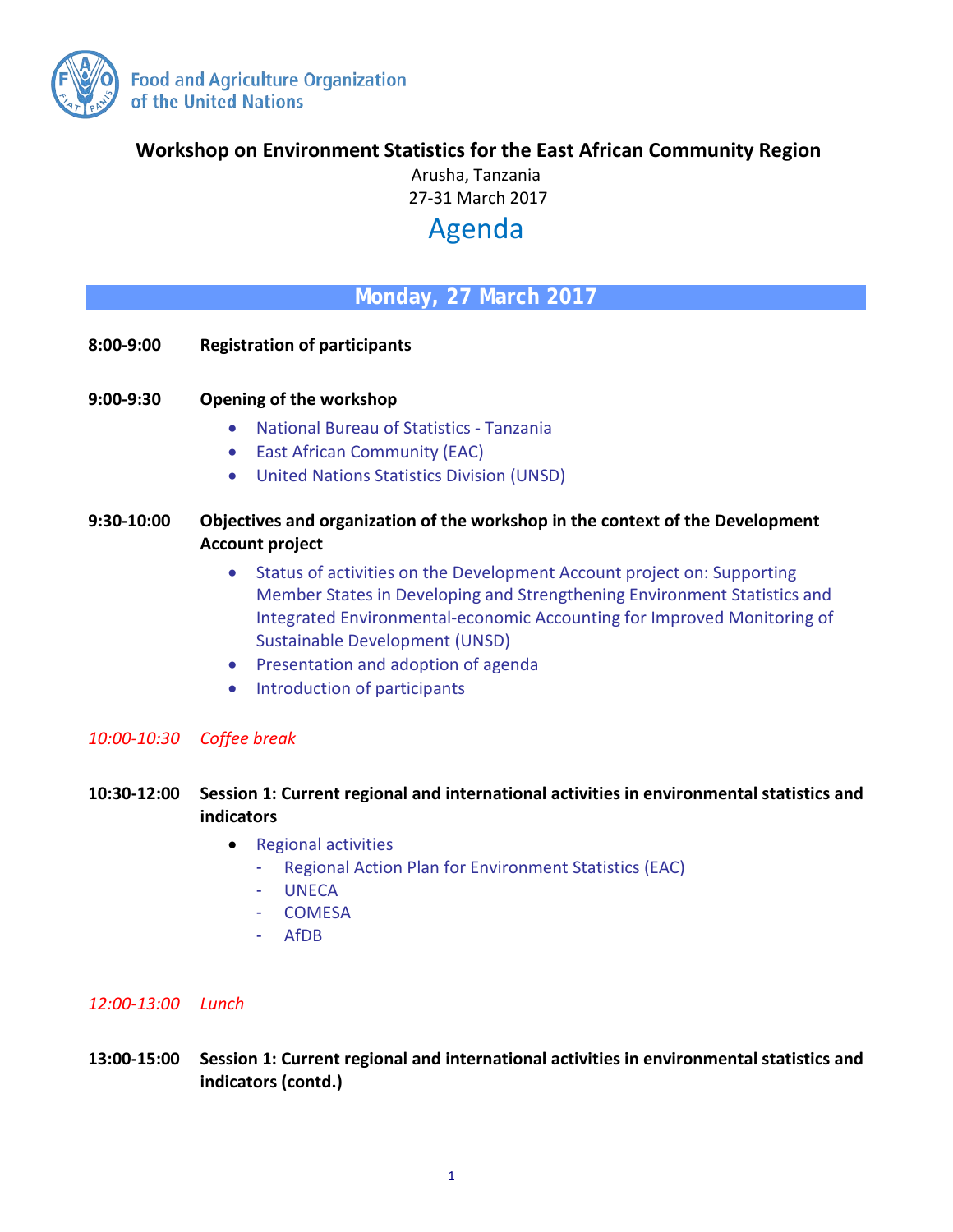- International activities
	- Environmentally-related SDG indicators and the FDES (UNSD)
	- UNSD/UNEP Questionnaire on Environment Statistics (UNSD)
	- Implementation of the FDES and the Manual on the Basic Set of Environment Statistics (UNSD)
	- Environmentally-related agricultural statistics (FAO)
	- UNEP

*15:00-15:30 Coffee break*

#### **15:30-17:00 Session 2: Country presentations on:**

- **current work in environment statistics**
- **implementation of the FDES**
- **establishment of inter-agency committees**
- **development of national work plans and national compendia**
- **monitoring of environmentally-related SDG indicators**

#### **Tuesday, 28 March 2017**

#### **8:30-10:00 Session 2: National presentations on the state of environment statistics (contd.)**

#### *10:00-10:30 Coffee break*

### **10:30-12:00 Session 3: Results and Analysis of the Environment Statistics Self-Assessment Tool (ESSAT)**

- Reporting template for the results of the ESSAT (UNSD)
- Experiences from countries in the application of the ESSAT
- Discussion

#### *12:00-13:00 Lunch*

- **13:00-15:00 Session 4: EAC regional environment statistics compendium**
	- Presentation of draft compendium (EAC/UNSD)
	- Discussion

#### *15:00-15:30 Coffee break*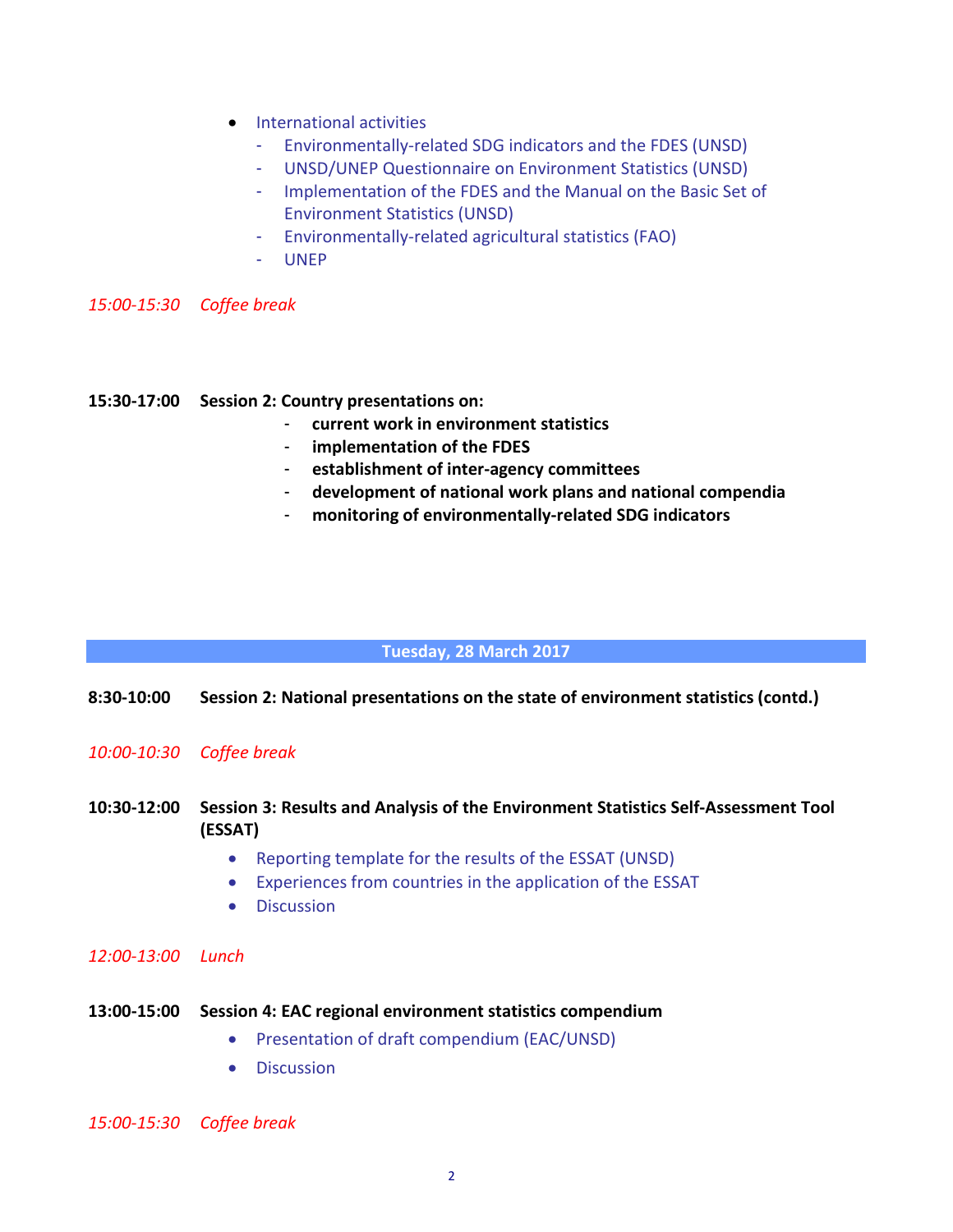# **15:30-17:30 Session 5: EAC regional environment statistics compendium (Group Work) a) Group work on data related to FDES Component 1 in draft compendium**

- review of indicators/statistics presented, including the environmentally-related SDG indicators and their metadata
- comparison of data between international/regional sources and national sources
- plans for filling data gaps, including use of censuses and surveys

#### **Wednesday, 29 March 2017**

#### **8:30-10:30 b) Group work on data related to FDES Component 2 in draft compendium**

- review of indicators/statistics presented, including the environmentally-related SDG indicators
- comparison of data between international/regional sources and national sources
- plans for filling data gaps, including use of censuses and surveys

### *10:30-11:00 Coffee break*

#### **11:00-13:00 c) Group work on data related to FDES Component 3 in draft compendium**

- review of indicators/statistics presented, including the environmentally-related SDG indicators
- comparison of data between international/regional sources and national sources
- plans for filling data gaps, including use of censuses and surveys

#### *13:00-14:00 Lunch*

**14:00-17:00 Excursion**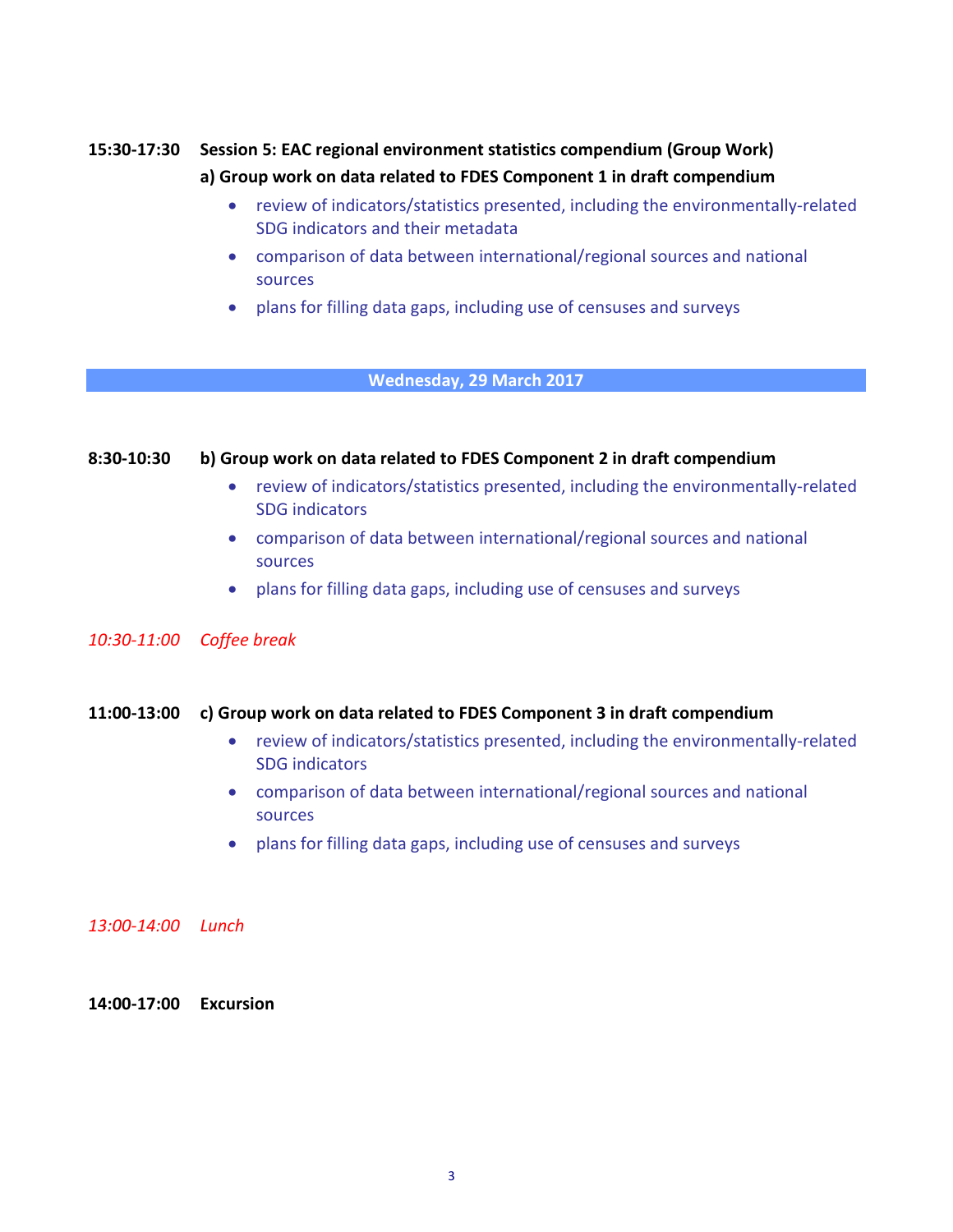#### **Thursday, 30 March 2017**

# **8:30-10:30 Session 5: EAC regional environment statistics compendium (Group Work contd.) d) Group work on data related to FDES Component 4 in draft compendium**

- review of indicators/statistics presented, including the environmentally-related SDG indicators
- comparison of data between international/regional sources and national sources
- plans for filling data gaps, including use of censuses and surveys

#### *10:30-11:00 Coffee break*

#### **11:00-13:00 e) Group work on data related to FDES Component 5 in draft compendium**

- review of indicators/statistics presented, including the environmentally-related SDG indicators
- comparison of data between international/regional sources and national sources
- plans for filling data gaps, including use of censuses and surveys

#### *13:00-14:00 Lunch*

#### **14:00-16:00 f) Group work on data related to FDES Component 6 in draft compendium**

- review of indicators/statistics presented, including the environmentally-related SDG indicators
- comparison of data between international/regional sources and national sources
- plans for filling data gaps, including use of censuses and surveys

*16:00-16:30 Coffee break*

#### **16:30-17:30 g) Plans for finalization of the draft compendium**